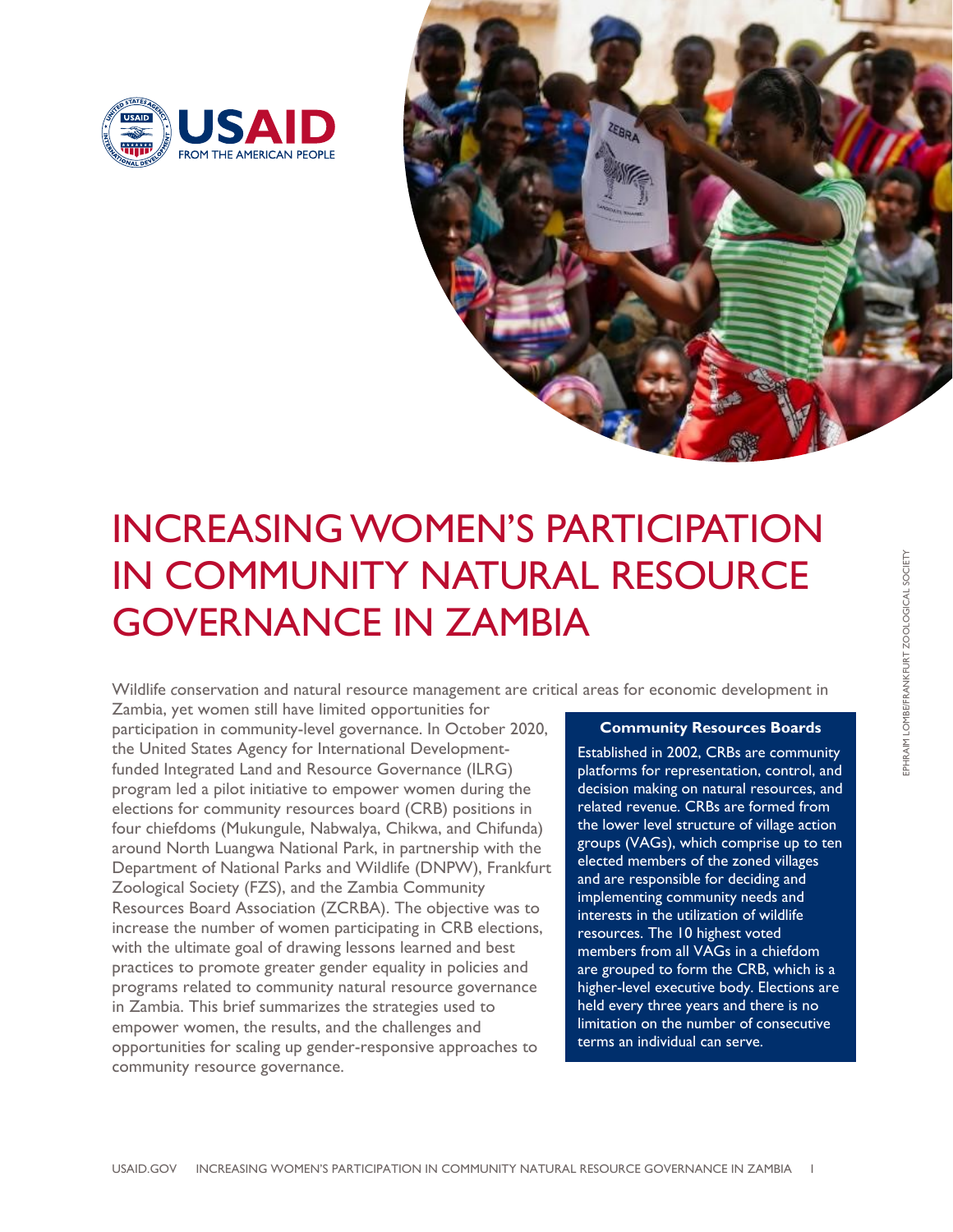## **BACKGROUND**

#### **BARRIERS AND OPPORTUNITIES FOR WOMEN'S PARTICIPATION**

Research shows that women and men have distinct social roles and responsibilities both at community and household levels regarding their access to and control of natural resources. Men and women have unique knowledge about natural resources and they use resources differently. Women frequently do not equally share in the economic benefits derived from natural resources, and resource depletion often impacts them disproportionately. Women face several barriers to participation in natural resource governance. Rules that govern community resource groups often explicitly or implicitly exclude women's meaningful participation. Social and cultural norms that associate public engagement with men also discourage women's participation. Women have competing priorities due to their disproportionate responsibilities for unpaid care work, such as child care, household tasks, and elder care. Finally, lack of support from spouses and extended family, as well as women's lack of information and confidence, are also deterrent factors.

Evidence from several countries shows that inclusion of women in natural resource governance has significant positive effects on conservation and development outcomes. A comparative study in East Africa and Latin America found the presence of women in community forest governance structures to enhance responsible behavior and forest sustainability (Mwangi et al., 2011). In Asia, increasing women's representation in community forest governance institutions improved resource conservation and forest regeneration (Agarwal, 2009). The benefits of women's participation were linked to their indigenous knowledge of the forest, preference for collaborative relationships, and greater compliance and adoption of sustainable practices. Increased participation in natural resource governance can be a pathway for wider empowerment of women in the household and in the public sphere, also leading to opportunities for growth in families' income from economic activities related to natural resources. In addition, private companies in value chains related to natural resources are more likely to certify products and practices if women have active participation in resource governance (Beaujon Marin & Kuriakose, 2017).

#### **WOMEN'S PARTICIPATION IN COMMUNITY RESOURCE GOVERNANCE IN ZAMBIA**

Women's participation in community resource governance in Zambia remains significantly low. The legal and policy framework, including the 2015 Wildlife Act No. 14 and the 2018 National Parks and Wildlife Policy, promotes devolution approaches and community involvement in the management and conservation of natural resources. It also supports gender equality and social inclusion in wildlife conservation, so that women, men, and youth have equal opportunities and benefit equally, with the goal of reducing inequities in conservation. However, progress in policies have not been reflected in community governance in the sector. Programs and strategies have failed to adopt gender-responsive approaches and consider the unique concerns, needs, and knowledge of women and men.

CRBs are an important structure for devolved power to communities in the management of wildlife with Zambia's chiefdoms and are an important entry point for participation in wildlife and natural resource management. Gender equality remains extremely low and the 77 CRBs across the country have less than 10 percent women representation; only 3 percent of CRBs have ever had a woman in a leadership position. The few women that participate in CRBs experienced challenges in asserting themselves within these male-dominated structures. Although the legal and policy framework calls for gender equality in community governance structures, the actual lack of women's representation and decision-making power is often ignored, undermining the ideals of community participation and the effectiveness of conservation efforts.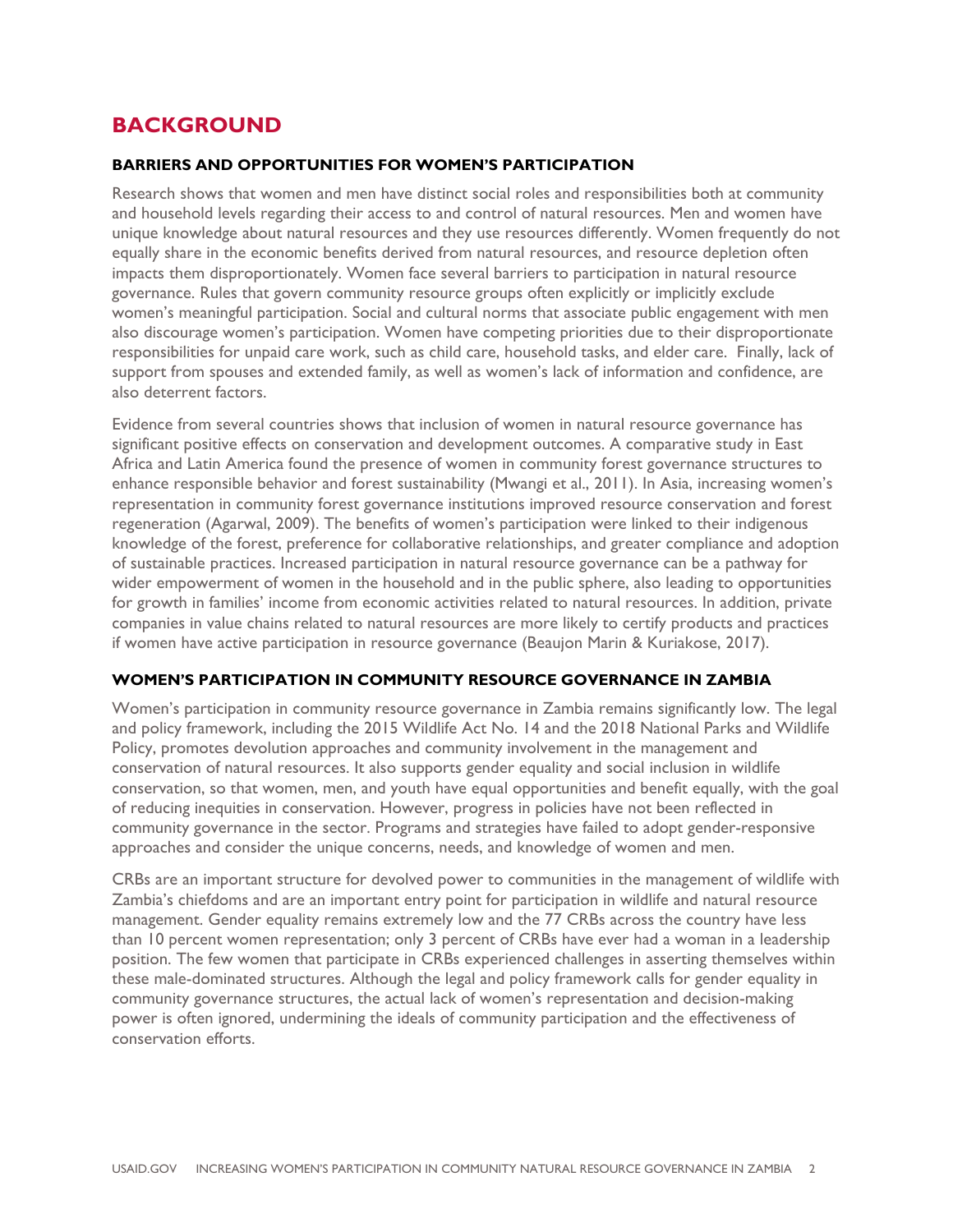## **GENDER INTEGRATION IN CRB ELECTIONS**

Based on recommendations from an earlier gender assessment of the wildlife sector in Zambia (Malasha & Duncan, 2020), ILRG and local partners implemented a range of interventions before, during, and after CRB elections within four chiefdoms to mitigate gendered barriers and to increase the opportunities for women to equally and fully participate in the election process. USAID brought together key stakeholders to develop a shared workplan and partnered with community-based community liaison assistants (CLAs) and gender equality champions to deliver day-to-day community outreach activities.

The main barriers identified in the assessment result from harmful gender norms. Therefore the pilot: 1) targeted male traditional leaders to promote positive norms change; 2) sensitized communities; and 3) engaged with family members (men and women) to increase acceptance of women's participation and leadership. A total of 150 women across the four chiefdoms were mobilized and offered training to equip them with skills to go through the election process and potentially take on community leadership roles. The skills training focused on providing aspiring women candidates with real-time knowledge and technical and foundational skills such as self-confidence,



An aspiring candidate practices campaigning during the skills training in Mwansabamba VAG in Mukungule BUPE BANDA/ZCRBA

public speaking, campaign tactics, and networking. Negotiation skills were part of the training so that women could advocate for the support of their spouses and their family members.

During the election, aspiring candidates were given the necessary information and guidance to effectively file their nominations and received important resources such as photocopying for campaign materials, hired bicycles for transport, and drums for mobilizing community members. ILRG facilitated communication between the women candidates so that they had the support of their peers and were able to share costs. For instance, in more remote villages, women travelled together to campaign for security reasons and worked with each other to distribute their campaign materials. Due to limited resources, most of the women preferred door-to-door campaigning, unlike men, who mostly held group meetings that had associated costs such as providing food and drinks.

After the election, newly elected CRB members, men and women, underwent a two-day orientation about the nature and requirements of their role. The orientation included a gender sensitization module, which was supported by USAID and included the spouses of elected women to reinforce support. This sensitization provided elected CRB members with an understanding of gender-responsive approaches to conducting CRB business and how to promote women's meaningful participation and leadership. In addition, a plan was devised to offer continued support for CRB women members in leadership skills development.

## **RESULTS**

In the four chiefdoms, 287 people were nominated in the elections, out of which 150 were women (52 percent). A total of 252 people were elected to the VAGs, including 125 women (50 percent). Although a considerable proportion of those elected at the VAG level were women, they struggled to be among those who received the highest number of votes and secure a place in the CRB. However, the results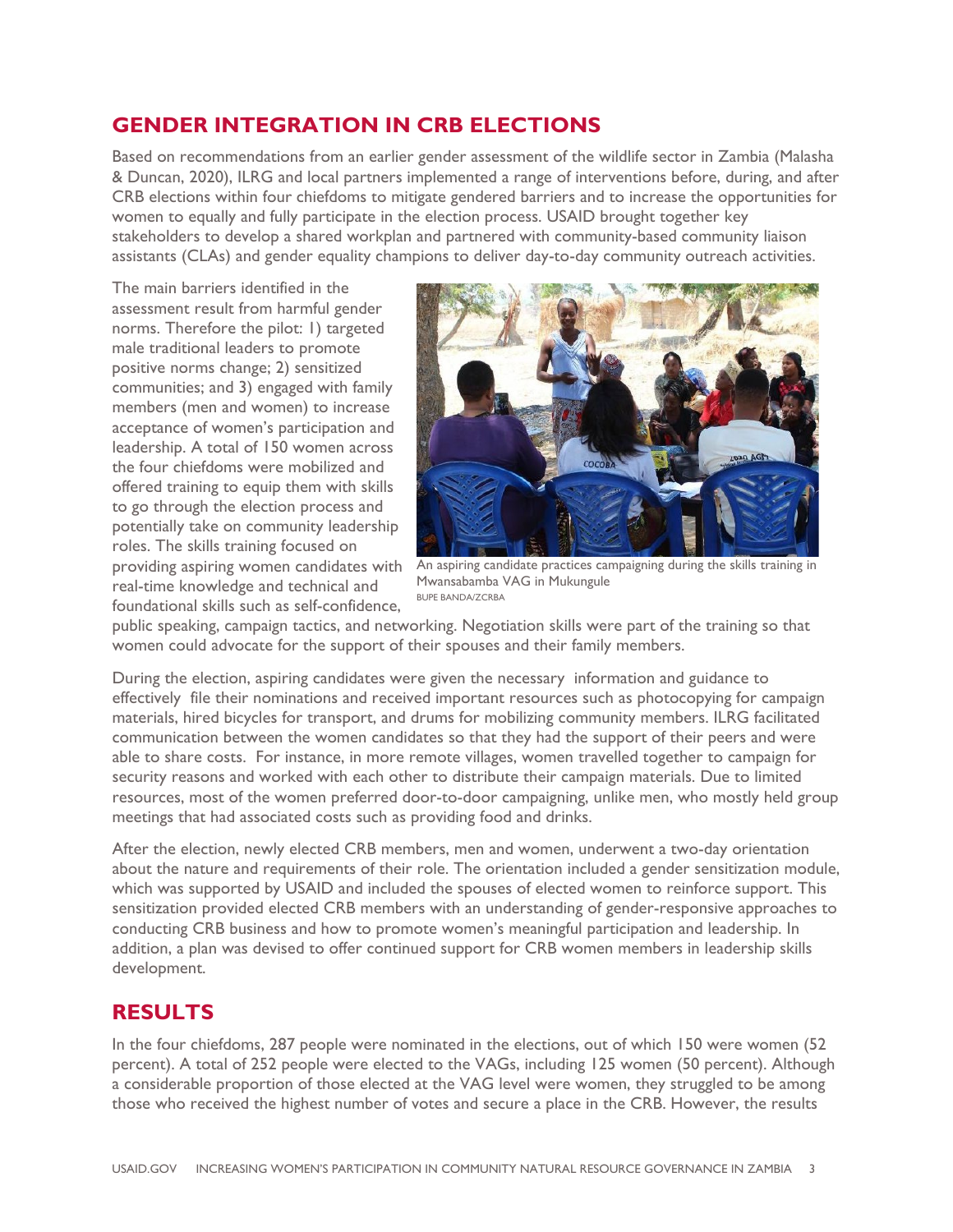were impressive comparing results from 2017 with the 2020 elections. At the VAG level, overall women's representation increased from 21 percent in the 2017 elections to 50 percent in 2020. At the CRB level, in 2017 out of the 40 positions in all four chiefdoms, only two were occupied by women, whereas in 2020 nine out of 40 were occupied by women, which represents an overall increase in women's representation from five percent to 23 percent.

Women's lower representation among candidates with the highest total vote also influenced their ability to attain leadership positions within CRBs (chairperson and vicechairperson/secretary), which are assigned automatically to the candidates with the most votes. Although the number of women holding leadership



**GENDER REPRESENTATION AT VAG AND CRB LEVELS ACROSS** 

positions at the CRB level increased compared to previous years, men still dominate the leadership and overall composition of the CRBs, with a total of six women compared to 18 men holding the top executive committee positions. The sex-disaggregated results also showed some noteworthy differences in gender equality when looking across the four chiefdoms, where women now make up between 34 to 62 percent of the VAGs. This reflects differences in the culture and tradition around gender across the chiefdoms and the extent to which communities held on to harmful gender norms that limit women's leadership opportunities.

## **LESSONS LEARNED**

The intervention and results detailed above revealed important lessons related to the main challenges and opportunities for scaling the approach and for future interventions by DNPW, local governing bodies, ZCRBA, FZS, other civil society organizations, and other donors.

#### **BUILDING ACCEPTANCE AMONG LEADERS AND COMMUNITIES**

Increasing the involvement of women in community governance requires deliberate effort. Restrictive gender norms that hinder woman's participation and leadership in decision-making are strong, although the depth of resistance varies across communities and between women and men. It is crucial to sensitize communities and engage traditional leaders (who most of the time are men) to influence positive shifts on the acceptance of women as leaders. Messages on gender equality were often already present in communities but had not yet been connected to natural resource management and community governance. Targeted messages focused on the inclusion of women in the elections and in CRB leadership helped women, communities, and other key stakeholders to visualize and understand the concrete actions required to increase women's participation, and why it was important.

The strategy to target groups of potential women candidates for gender sensitization and support was effective, but greater engagement of men is needed, since they have a crucial role in accepting and promoting women taking on new roles both at the household and at the community level. While traditional leadership played an important role in driving gender equality messages and broader change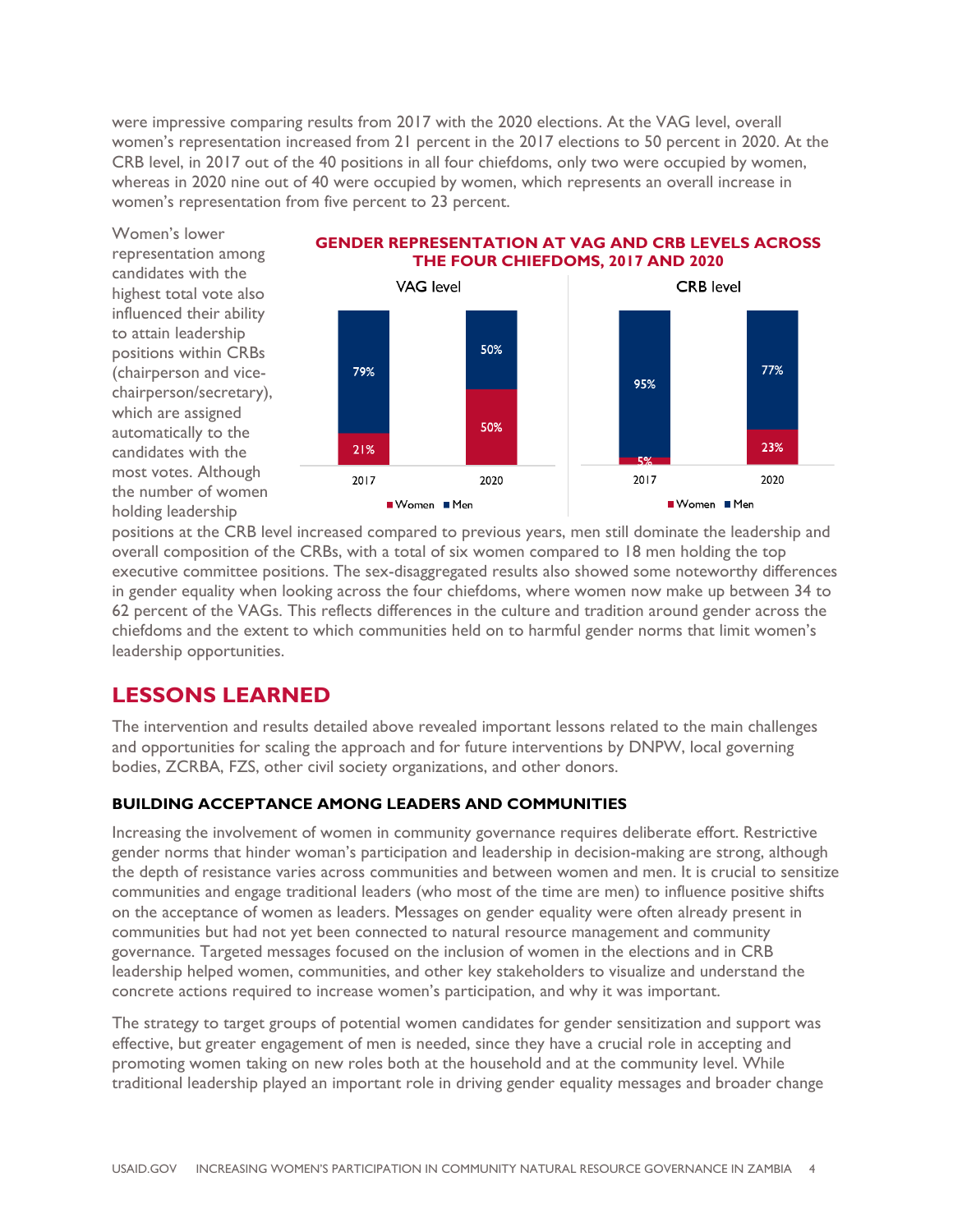to accept women's leadership, organic and community-driven selection of women leaders increased legitimacy and helped to avoid perceptions that leaders were hand-selecting preferred female candidates.

### **IDENTIFY AND SUPPORT WOMEN CANDIDATES AND REMOVE BARRIERS TO THEIR PARTICIPATION**

The playing field is not level; women were disadvantaged by a number of factors and needed support to go through the election process. Women lacked basic information about natural resource governance, CRBs, and the election process, as well as about how to nominate themselves and run successful campaigns. This lack of information prevented women who were interested in participating from doing so and also affected the effectiveness of their campaigns, in terms of voter outreach and other crucial campaign tactics.

Power dynamics in communities, the short campaign period (two to three days), and high poverty levels encouraged practices of buying votes or exchanging votes for benefits (money, food, drinks, etc.). These practices advantaged men because they have access to financial and social resources. They also have the potential to encourage corruption in the CRB, since candidates who spend considerable resources during the campaign might feel encouraged to recover such expenses when in office. However, because men are commonly associated with corrupt practices, this offered an opportunity for women to present themselves as a less corrupt alternative, which worked well in some chiefdoms.

Encouraged by the lack of term limits to serve on the CRB, men who have held positions for a long time started their campaigns long before other potential candidates and were more aware of the election process. They also often practiced intimidatory practices to prevent the election of new members. Male candidates frequently belittled female candidates and made disparaging remarks about their capabilities, affecting women's confidence. Even after the elections, candidates who lost were publicly mocked by the supporters of winners, which can impact women's willingness to run in the future and increase their vulnerability to violence and harassment. Campaign malpractice was not monitored and was largely accepted as normal among voters.

Women that got a high number of votes were helped mostly by family. Women who came from larger and more influential families received more support and increased chances of winning. Candidates without such connections did not get support, regardless of individual qualities.

The experience revealed that women needed support to become leaders before and beyond the elections if they are to play an effective role. When women perform roles outside the home, there is increased potential for misunderstandings and increased risk of intimate partner violence at home, which then becomes a barrier to effective participation. The engagement with women's spouses before, during, and after elections had a positive impact. It increased their understanding of the demands related to holding a position in community governance and enhanced acceptance of women leadership among male CRB members.

The 2013 Election Guidelines are considered "gender neutral," failing to acknowledge and address barriers faced by women. In the context of strong socio-cultural and practical obstacles to women's participation in community leadership, deliberate gender-responsive action is necessary. Affirmative action such as 50/50 quotas (implemented in Chikwa Chiefdom) can be an effective strategy to increase women's participation, but needs to be accompanied by broader intervention. Other issues such as lack of clarity in the application of minimum educational requirements for candidates, guidance on secret ballots, monitoring of malpractices, automatic appointment of candidates with highest votes to leadership positions, and GBV risks are currently not addressed with gender inequality in mind.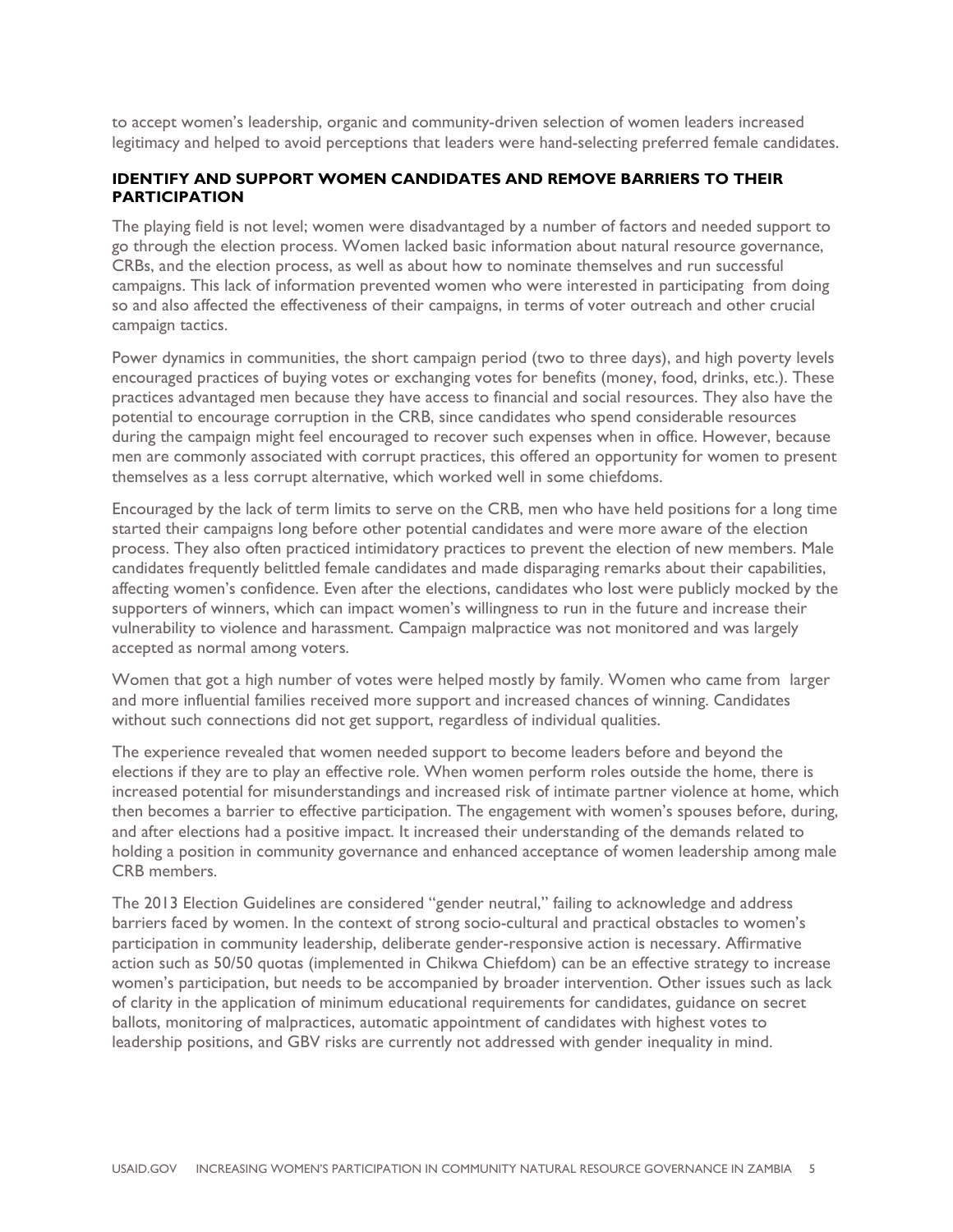#### **DELIVERING COST- AND TIME-EFFECTIVE GENDER-RESPONSIVE APPROACHES**

A cultivated relationship of trust between facilitators from partner organizations and communities enabled successful implementation of activities within a short period of time. The existing community development capacity and understanding of natural resource management among CLAs proved crucial for success. Their knowledge and close relationship with communities allowed the identification of existing barriers, gaps, opportunities, and entry points. They were also well-positioned to deliver messages on gender equality and women's empowerment to the communities, who saw them as trusted members of their communities and not outsiders.

In that sense, recognizing and utilizing existing capacities within the community enabled rapid delivery of activities (in about five weeks from conception to delivery), minimized the cost for gender integration, and increased potential for successful results and sustainability. Rather than financial support to women, the focus was on gaining the backing of traditional authorities to push for changes in gender norms and promote acceptance of women in natural resource governance. These activities were implemented by community-based staff, which minimized costs. However, engagement with the government and other stakeholders for broader uptake and continued support for elected women will require additional financial resources and technical support.

## **RECOMMENDATIONS**

Increased participation and representation of women in community governance in the wildlife sector is important. Women are interested in these roles and barriers can be overcome when there are genderinformed shifts in policies and practices. "Gender neutral" policies and approaches fail to address the underlying and systematic barriers that continue to limit women's equal participation in community governance, particularly in rural areas. In the context of strong socio-cultural and practical obstacles to women's participation in community leadership, deliberate gender-responsive action is necessary.

The 2013 Election Guidelines should be reviewed to tackle the barriers that hinder equality and participation of women and other marginalized groups. At the community level, key priorities should include strong engagement of traditional leaders and men to dialogue on socio-cultural beliefs and social norms around women's leadership. Finally, continued support for women is needed through sharing information and training on technical and foundational skills to develop their capacity and confidence to take up and exercise leadership roles. USAID has developed a full report as well as practice notes to support the effective roll-out of this work with government, communities and implementing partners.